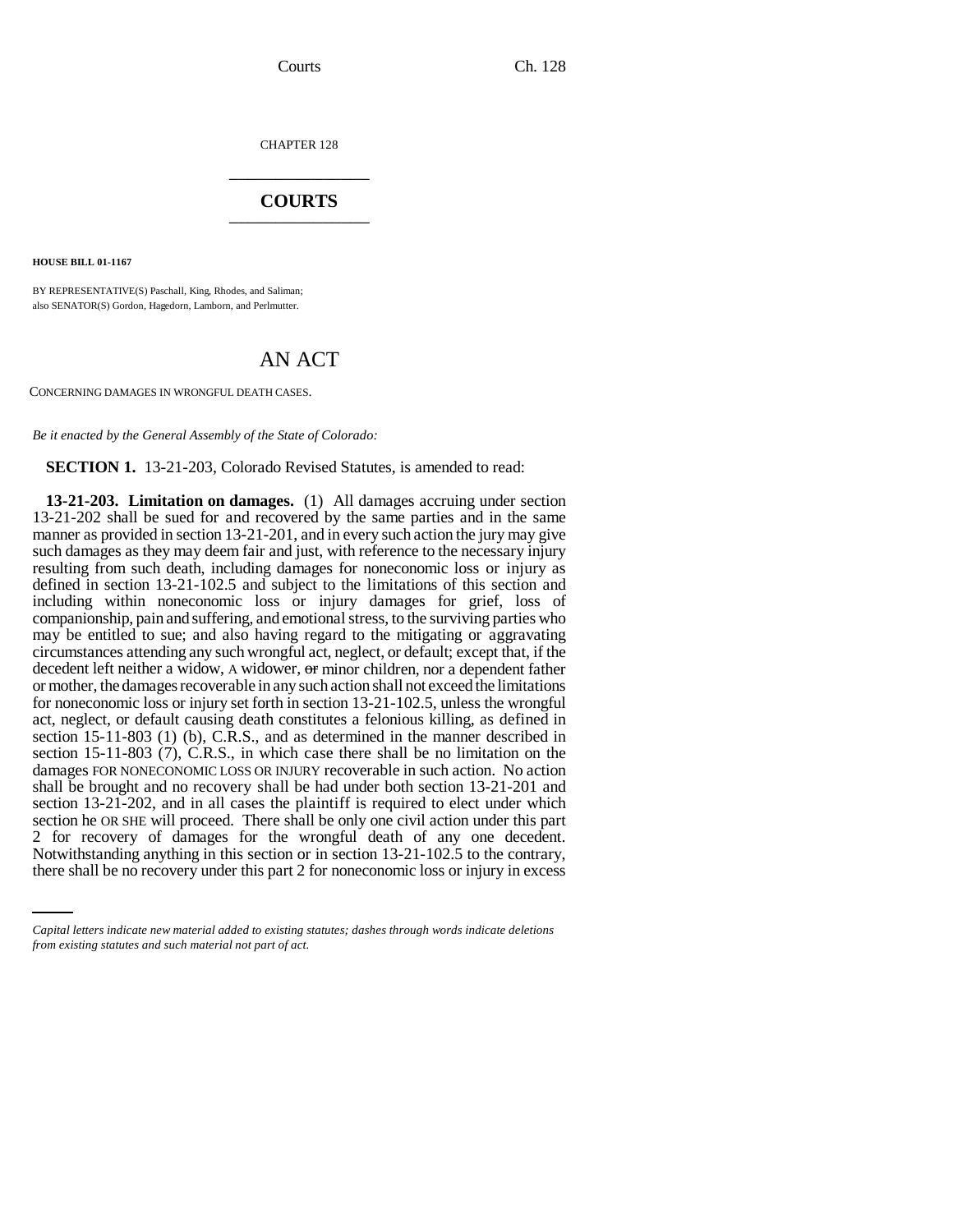## Ch. 128 Courts

of two hundred fifty thousand dollars, unless the wrongful act, neglect, or default causing death constitutes a felonious killing, as defined in section 15-11-803 (1) (b), C.R.S., and as determined in the manner described in section 15-11-803 (7), C.R.S.

(2) This section shall apply to a cause of action based on a wrongful act, neglect, or default occurring on or after July 1, 1969. A cause of action based on a wrongful act, neglect, or default occurring prior to July 1, 1969, shall be governed by the law in force and effect at the time of such wrongful act, neglect, or default.

(3) (a) IN ALL ACTIONS BROUGHT UNDER SECTION 13-21-201 OR 13-21-202 IN WHICH DAMAGES ARE ASSESSED BY THE TRIER OF FACT, AND THE DEATH COMPLAINED OF IS ATTENDED BY CIRCUMSTANCES OF FRAUD, MALICE, OR WILLFUL AND WANTON CONDUCT, THE TRIER OF FACT, IN ADDITION TO THE ACTUAL DAMAGES, MAY AWARD REASONABLE EXEMPLARY DAMAGES. THE AMOUNT OF SUCH REASONABLE EXEMPLARY DAMAGES SHALL NOT EXCEED AN AMOUNT THAT IS EQUAL TO THE AMOUNT OF THE ACTUAL DAMAGES AWARDED TO THE INJURED PARTY.

(b) FOR PURPOSES OF THIS SUBSECTION (3), "WILLFUL AND WANTON CONDUCT" SHALL HAVE THE SAME MEANING AS SET FORTH IN SECTION 13-21-102 (1) (b).

(c) (I) A CLAIM FOR EXEMPLARY DAMAGES IN AN ACTION GOVERNED BY THIS SECTION MAY NOT BE INCLUDED IN ANY INITIAL CLAIM FOR RELIEF. A CLAIM FOR EXEMPLARY DAMAGES IN AN ACTION GOVERNED BY THIS SECTION SHALL BE ALLOWED BY AMENDMENT TO THE PLEADINGS ONLY AFTER THE PASSAGE OF SIXTY DAYS FOLLOWING THE EXCHANGE OF INITIAL DISCLOSURES PURSUANT TO RULE 26 OF THE COLORADO RULES OF CIVIL PROCEDURE AND THE PLAINTIFF ESTABLISHES PRIMA FACIE PROOF OF A TRIABLE ISSUE. AFTER THE PLAINTIFF ESTABLISHES THE EXISTENCE OF A TRIABLE ISSUE OF EXEMPLARY DAMAGES, THE COURT MAY, IN ITS DISCRETION, ALLOW ADDITIONAL DISCOVERY ON THE ISSUE OF EXEMPLARY DAMAGES AS THE COURT DEEMS APPROPRIATE.

(II) A CLAIM FOR EXEMPLARY DAMAGES IN AN ACTION GOVERNED BY THIS SECTION SHALL NOT BE TIME BARRED BY THE APPLICABLE PROVISIONS OF LAW FOR THE COMMENCEMENT OF ACTIONS, SO LONG AS:

(A) THE CLAIM FOR EXEMPLARY DAMAGES ARISES, PURSUANT TO PARAGRAPH (a) OF THIS SUBSECTION (3), FROM THE CLAIM IN SUCH ACTION THAT IS BROUGHT UNDER SECTION 13-21-201 OR 13-21-202; AND

(B) THE CLAIM IN SUCH ACTION THAT IS BROUGHT UNDER SECTION 13-21-201 OR 13-21-202 IS NOT TIME BARRED.

(III) THE ASSERTION OF A CLAIM FOR EXEMPLARY DAMAGES IN AN ACTION GOVERNED BY THIS SECTION SHALL NOT BE RENDERED INEFFECTIVE SOLELY BECAUSE THE ASSERTION WAS MADE AFTER THE APPLICABLE DEADLINE CONTAINED IN THE COURT'S CASE MANAGEMENT ORDER, SO LONG AS THE PLAINTIFF ESTABLISHES THAT HE OR SHE DID NOT DISCOVER, AND COULD NOT HAVE REASONABLY DISCOVERED PRIOR TO SUCH DEADLINE, THE GROUNDS FOR ASSERTING THE EXEMPLARY DAMAGES CLAIM.

(4) NOTWITHSTANDING THE PROVISIONS OF SUBSECTION (3) OF THIS SECTION, THE